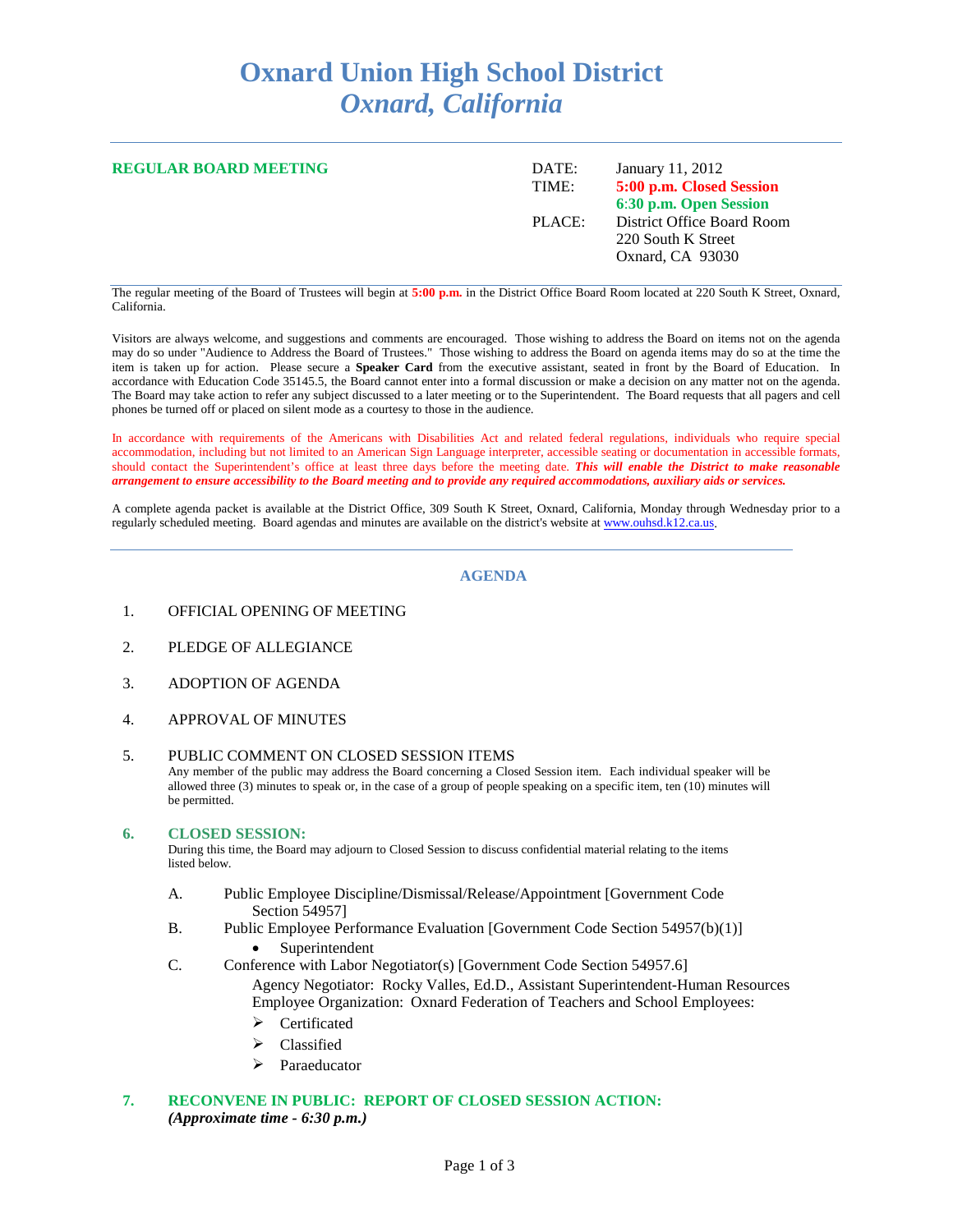## Board Meeting Agenda January 11, 2012

### **8. AUDIENCE TO ADDRESS BOARD OF TRUSTEES:**

Those persons wishing to address the Board may do so at this time by completing a Speaker Card. All comments are to be directed to the Board President. If you are talking for yourself, you have three (3) minutes to complete your comments. If you are a speaking for a group, you have ten (10) minutes to complete your comments and no other member of the group you represent can speak for the group. To speak to the Board President, each speaker must secure a Speaker Card from the executive assistant, seated in front by the Board of Education. Please refer to the complete text of Oxnard Union High School District Board Policy 910: *Procedures for Communicating with the Board of Trustees.*

#### **9. SUPERINTENDENT'S REPORTS:**

- A. Regular Report: *Student Representative to the Board of Trustees*
- B. Special Presentation: *Air Force Junior ROTC Program*
- C. Board Update: *Special Education Program Overview*
- D. Board Report: *Career and Technology Education and Academy Pathways*
- E. Board Report: *Document Management*
- F. Regular Report: *Superintendent*
	- *New School Sites*

#### **10. CONSENT CALENDAR:**

- A. Consideration of Approval of Student Expulsion by Recommendation of the Administrative Panel
- B. Consideration of Approval of Waiver of CAHSEE Requirements for the Oxnard Union High School District Students with Disabilities
- C. Consideration of Approval of Memorandum of Understanding between Oxnard Union High School/Pacifica High School (Special Education) and City Impact
- D. Consideration of Approval of Certificated and Classified Personnel E. Consideration of Approval of Ouarterly Report of Administrative Report
- E. Consideration of Approval of Quarterly Report of Administrative Regulation 1312(a) Williams Uniform Complaint Procedures
- F. Consideration for Approval of Change Order #2 Submitted for C.T.E. Auto Shop Project at Channel Islands High School
- G. Consideration of Approval of an Individual Contract for School Psychologist between Oxnard Union High School District and Tiffany Grande
- H. Consideration of Approval of Agreement between Oxnard Union High School District and RBF Consulting for Surveying and Mapping Services on Camarillo Area Property
- I. Consideration of Approval of Memorandum of Understanding between Oxnard Union High School District/Oxnard Adult School and Ventura County Office of Education "1,2,3 Success" for Supplemental Educational Services Tutoring
- J. Consideration of Approval to Make Oxnard Independent Study the Official Name for Oxnard Union High School District's Independent Study School
- K. Consideration of Approval of Agreement between Barnes Charters, Inc. and Oxnard Union High School District/Channel Islands High School for Grad Night Transportation
- L. Consideration of Approval of Purchase Orders and Direct Pays, December 15, 2011 January 11, 2012
- M. Consideration of Approval of Donations, December 15, 2011 January 11, 2012

### **11. ACTION ITEMS:**

- A. Authorization to Enter into Contract for Program Manager/Construction Manager for New High School Construction (Camarillo and Oxnard) and E-Rate Infrastructure Upgrade Projects
- B. Consideration of Approval of Consultant Agreement between Oxnard Union High School District and Vincent J. Fraumeni (VJF) to Establish the Oxnard Union High School District Educational Foundation
- C. Consideration of Approval of Additional Costs for Construction Administration by Flewelling & Moody for C.T.E. Auto Shop Project at Channel Islands High School
- D. Consideration of Approval of Proposed Board Policy Revisions: BP 5116.1, Intradistrict Open Enrollment, Second Reading